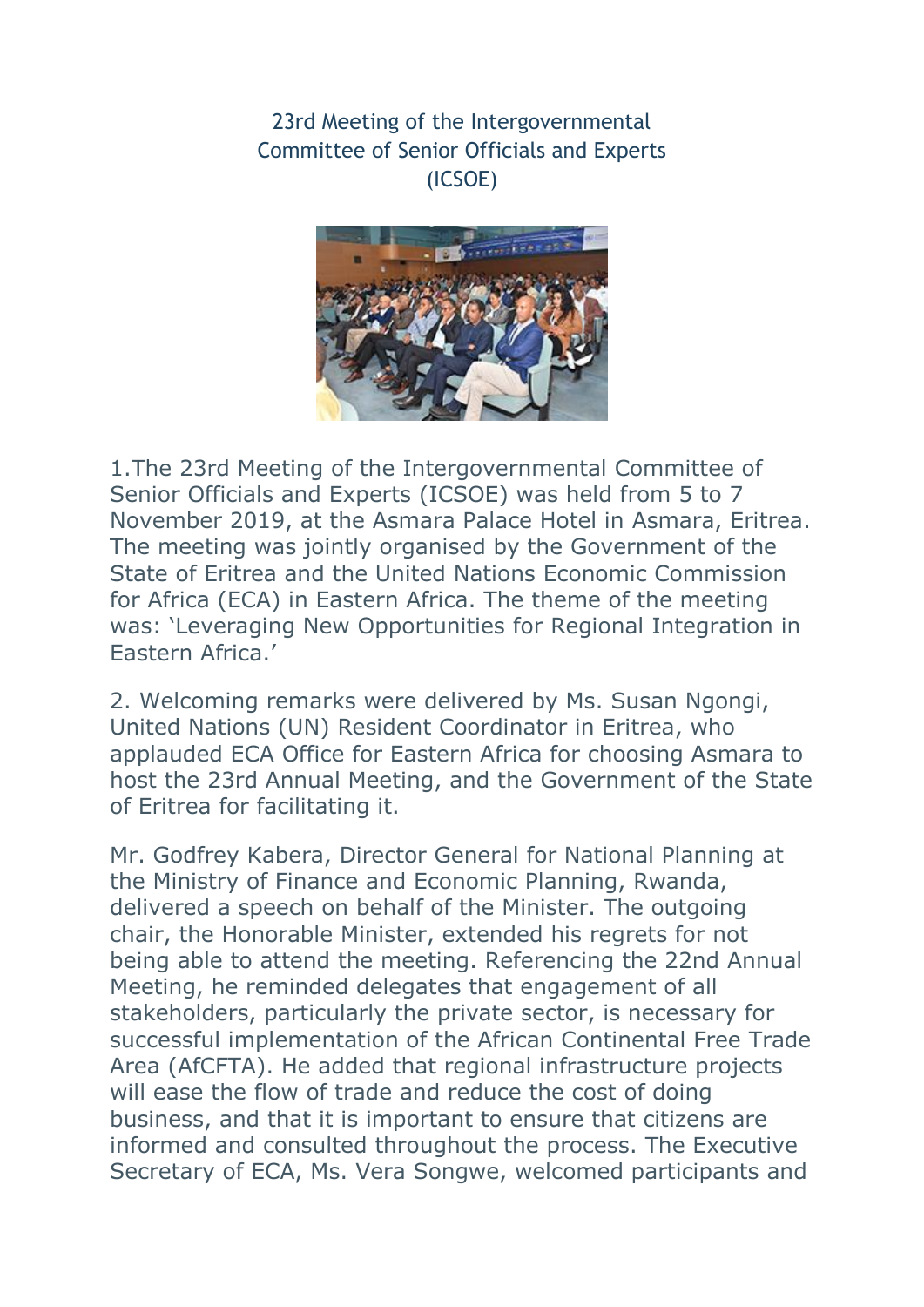applauded the organizers and host country. She mentioned that, though the growth has not been as investment- or technology-led as desired, Eastern Africa has nevertheless emerged as the fastest-growing region in Africa. Ms. Songwe touted peace as one of the key factors in having facilitated this. The ICSOE was officially opened by the Honorable Minister of Foreign Affairs of the State of Eritrea and incoming Chair of the 23rd ICSOE Bureau, Mr. Osman Saleh. After welcoming the participants to Eritrea in his key note address, he acknowledged the outgoing chair and mentioned that the landmark peace agreement between Eritrea and Ethiopia recently signed in Asmara is one of the key ingredients for improving regional integration in Eastern Africa.

3. The meeting unanimously elected the following countries onto the 2019-2020 ICSOE Bureau:

Chair: The State of Eritrea

1st Vice-Chair: Seychelles

2nd Vice Chair: Ethiopia

Rapporteur: Tanzania

The agenda was then reviewed and adopted.

4. Delegations from the following countries attended the ICSOE: Comoros, Djibouti, Eritrea, Ethiopia, Kenya, Madagascar, Rwanda, Seychelles, Somalia and Tanzania.

5. In addition to a wide number of stakeholders from the host country – Eritrea – the following national, sub-regional, regional and international institutions and organizations were also represented: African Union Commission (AUC); Common Market for Eastern and Southern Africa (COMESA); Communauté Economique des Pays des Grands Lacs (CEPGL); East African Community (EAC); Inter-Governmental Authority for Development (IGAD); Indian Ocean Commission (IOC); Northern Corridor Transit and Transport Coordination Authority (NCTTCA); Ports Management Authority for Eastern and Southern Africa (PMAESA); Nile Basin Initiative (NBI);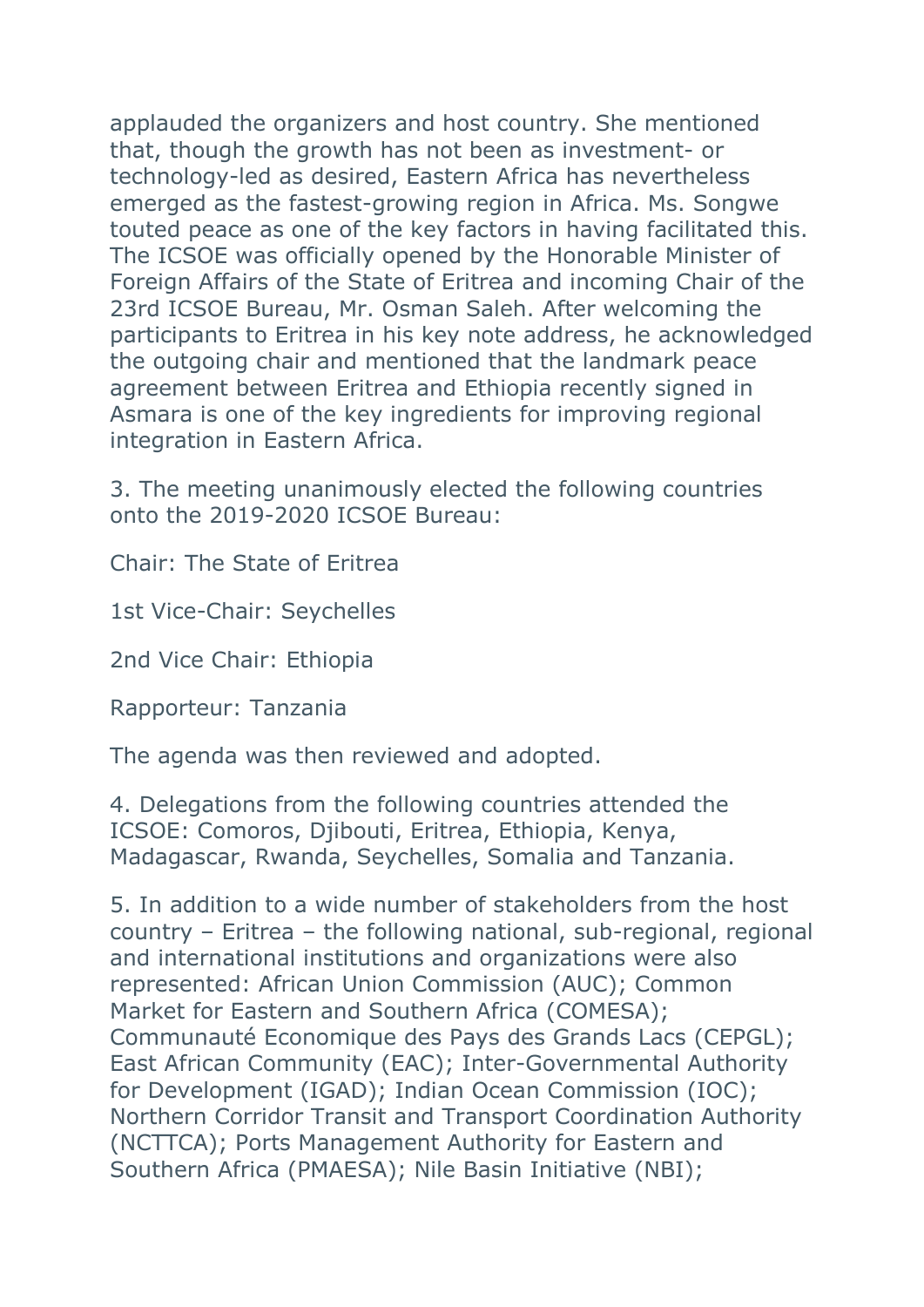University of South Africa (UNISA); University of Nairobi; Kenya Youth in Trade; Centre for Sustainable Peace and Democratic Development; Life and Peace Institute; National Cohesion and Integration Commission of Kenya (NCIC); Institute for Peace and Security Studies; University of Dar-es-Salaam; Institute of Policy Analysis and Research (IPAR) of Rwanda; Makerere University; Kenya Institute for Public Policy (KIPPRA);; Tourism Confederation of Tanzania; Office National de Tourisme de Djibouti (ONTD); Leisure and Tourism; Howarth International; RES4Africa Foundation; Deloitte; International Maritime Organisation (IMO); TradeMark East Africa (TMEA); African Development Bank; Sustainable Development Center Goals for Africa (SDG) Center; Economic Commission for Europe in Africa for Public-Private Partnerships (PPPs); Kenya Convention Bureau; Invest Afrique; East African Court of Justice; Eastern African Sub-Regional Support Initiative for the Advancement of Women (EASSI); the Horn Economic and Social Policy Institute (HESPI); the Diplomatic Corps; UN Agencies; the national and international media; consultants; interpreters; and UNECA Staff.

- 6. The ICSOE included the following plenary sessions:
- Macroeconomic and Social Overview of Eastern Africa;
- How to fast-track AfCFTA Implementation in Eastern Africa;
- Boosting Tourism Development in Eastern Africa;
- Crowding-in Investments for Energy and Infrastructure Development in Eastern Africa; and

• Sustainable Development in Eastern Africa: Aligning National, Continental and Global agendas.

7. The ICSOE also included parallel breakout sessions, the outcomes of which were also discussed collectively. These Ad Hoc Expert Group Meetings (AEGMs) were:

- Promoting Regional Trade for Faster Job Creation;
- The State of Social Cohesion in Eastern Africa.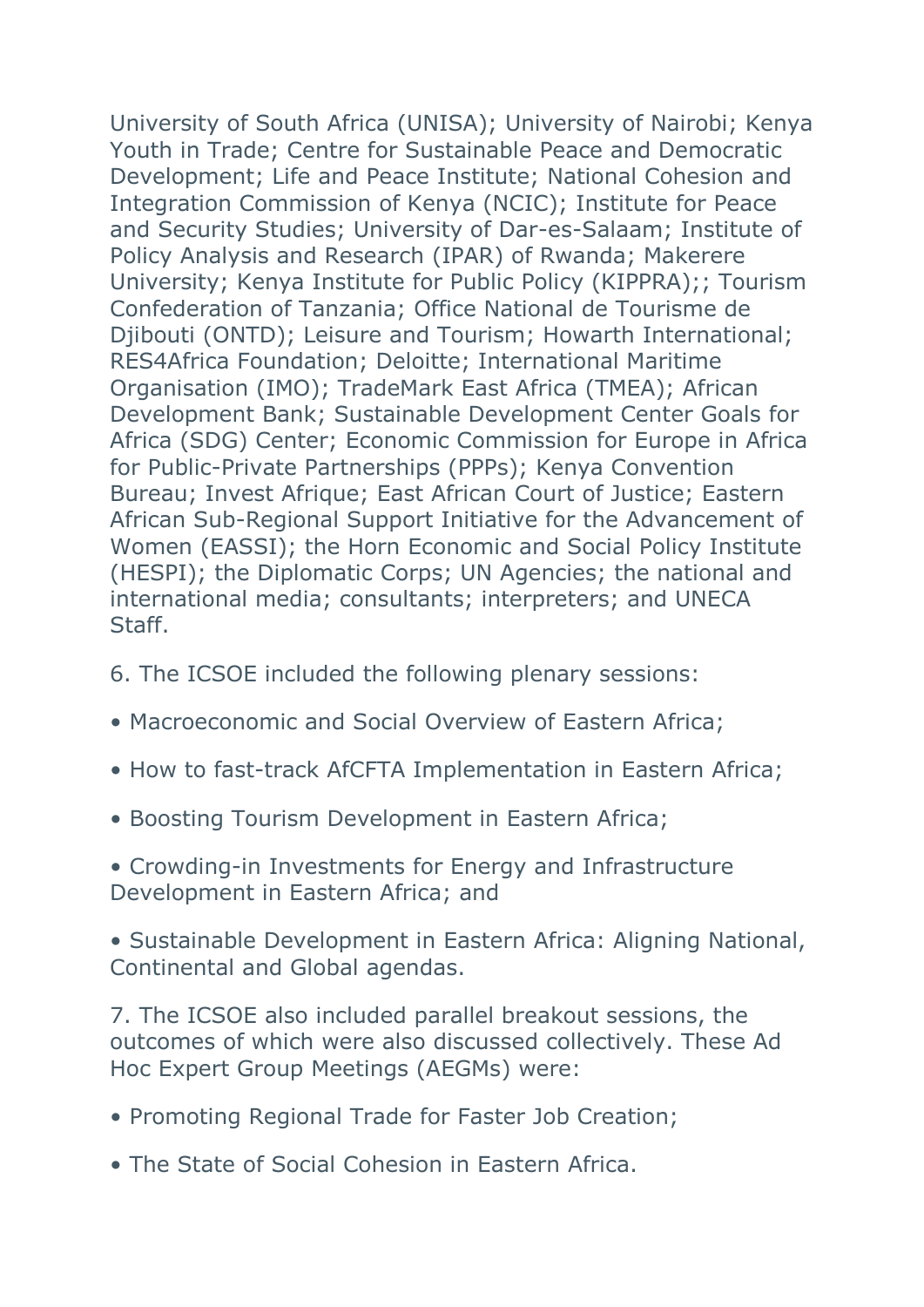There was also a further side event on 'Harnessing the Blue Economy for Regional Integration', as well as a High-Level Dinner that considered 'Legal Perspectives on Regional Integration in Eastern Africa'.

## **KEY MESSAGES AND ACTION POINTS**

8. The meeting studied an overview of the Macroeconomic and Social Developments in Eastern Africa in 2018, based on the annual ECA report of the same name. The meeting noted the consistently high growth rate of the region, whilst acknowledging some of the economic risks, such as: the fiscal and debt situation in some countries; a lack of structural transformation; the weak trade performance of the region comparative to its potential; climate change vulnerabilities; other global risks; and a slow rate of job creation. The meeting noted the size of the regional market in Purchasing Power terms, before noting that trade deficits tend to be driven by manufactured goods, which results in the observed high dependency on imports, with 70 percent of these coming from Asian countries. The meeting took stock of SDG progress, noting that SDGs 3, 9, and 16 have been spotlighted by the SDG Centre for Africa as priority, due to slow progress in the region to date. Having reflected on the improvements to life expectancy and female political representation, the meeting recounted significant gender imbalances in literacy rates and the poor food security rating of the region. The participants recognised the solutions and new opportunities presented by the AfCFTA, such as accelerating industrialization and creating up to 2 million jobs.

9. Seychelles communicated the country's policies and strategies for development and regional integration, explaining its richness in ocean resources and its strategic approach to sustainably capitalize on this. The meeting saluted the Government's decision to create a new dedicated Blue Economy Department, as well as innovative funding mechanisms, such as blue bonds and debt swap. This supports the implementation of the Seychelles' Blue Economy Strategic Policy and Roadmap. The leading sectors of tourism and fisheries were further highlighted as key pillars of the Blue Economy, with funding available for entrepreneurs to further tap into related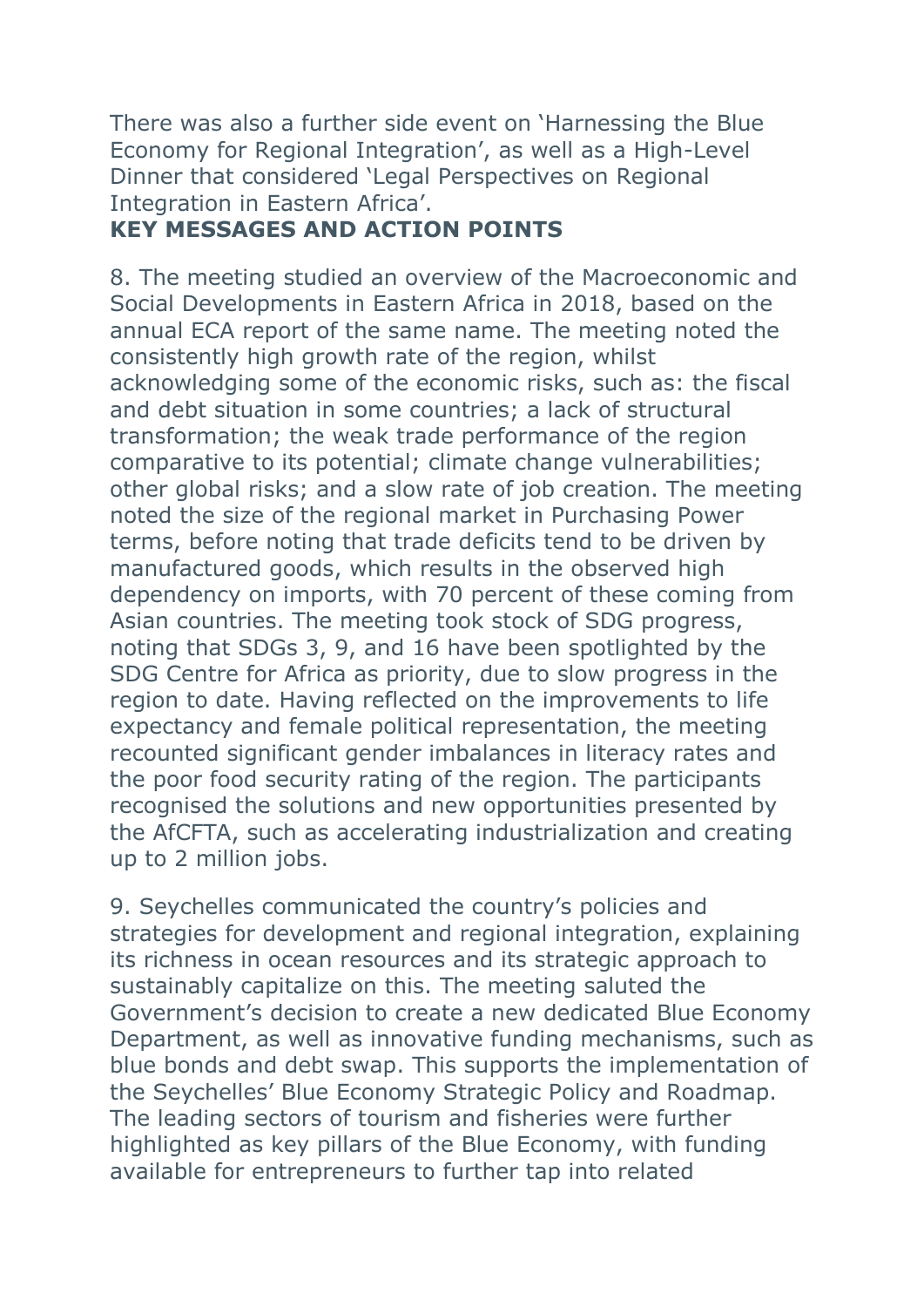opportunities. The meeting noted the Seychelles' inclination for regional integration, whilst being made aware of challenges associated with membership to multiple Regional Economic Communities (RECs).

10. The meeting similarly appreciated some of Rwanda's noteworthy recent developments, such as the progress that has been made in structurally transforming the economy from agriculture to services, the boost to the Rwandan textiles industry through the ban on imports of second-hand clothing, and the success of the Made in Rwanda policy in cultivating home-grown industries. The challenge of persistent trade deficits was stated. The meeting noted the Government of Rwanda's belief and confidence in AfCFTA, before stressing the importance of joint projects and regional competitive strategies.

11. The meeting considered that global 'risks' such as Brexit and the U.S-China trade dispute could in fact be a source of opportunity for the continent. Meanwhile, more information was requested on: the informal parts of Eastern African economies, cross-border trade and migrant remittances. Other points raised were the role of RECs in AfCFTA acceleration and the opportunities presented by shared waters in regional integration. The session ended recognising: the need for concrete plans to accelerate regional tourism; the need to involve youth in blue economy activities; and lastly the success of the Government of Rwanda in their detailed and effective Monitoring and Evaluation framework.

12. The meeting provided a common understanding of AfCFTA implementation, determining the backstory, current status and recommended ways forward. The meeting ascertained that many technical parts of the Agreement are in place. Participants understood that services liberalization will not happen instantly – with the Protocol for services merely establishing the parameters for a first round of negotiations on business, communications, financial services, tourism and transport services. The meeting recollected the five 'operational tools' that were launched at the July 2019 Summit. Having recognised the profound benefits of the AfCFTA, the meeting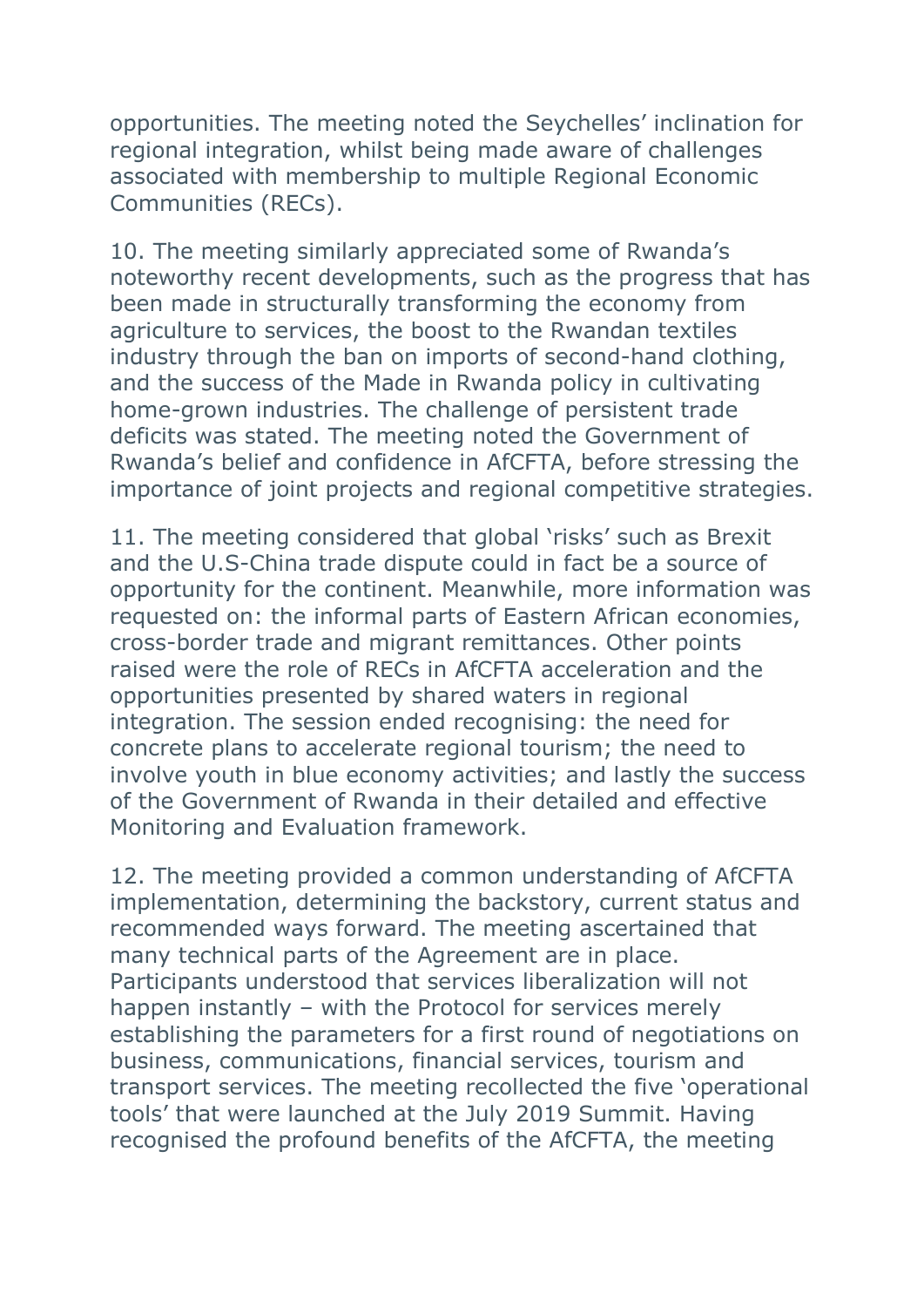recommended next steps for the African continent, including the Eastern Africa region. These were to:

- Finalize remaining critical components;

- Increase the number of state parties;

- Create institutions, establish operative mechanisms, introduce obligations into law and regulation; - Optimise implementation, through complementary measures such as national strategies;

- Conclude Phase II of negotiations; - Use the AfCFTA as a vehicle for achieving the African Single Market.

13. With the way forward mapped out, the meeting heard that Eritrea is committed to regional integration, deeming it not a choice but a necessity. Panellists pointed out that consultation of the private sector is important for the AfCFTA negotiation process. They also stressed the benefits of: financing regional infrastructure for increased productivity; collecting reliable data; boosting private sector competitiveness; and harmonising regulations.

14. With emphasis on the economic potential and importance of tourism in Eastern Africa, a sector that currently employs over 7.2 million people, the meeting received a presentation on the current state of the industry in the region. Whilst acknowledging steady growth, the meeting participants were cognised on the poor ranking of Member States in the World Economic Forum Travel and Tourism Competitive Index (TTCI) and the causes for this, namely: the narrow range of tourism products and a lack of good quality tourism statistics. The meeting also pointed to emerging opportunities, including the prioritisation of the sector by the Member States, the growing middle class across the continent with disposable incomes, and opportunities for new product development. The ICSOE recognised national and regional initiatives being undertaken by ECA to promote regional tourism. This included the IGAD Sustainable Tourism Master Plan, the Ethiopia Sustainable Tourism Master Plan, the African Union Tourism Strategy, the EAC Tourism Marketing Plan, and the tourism satellite accounts for Rwanda, Uganda and Kenya.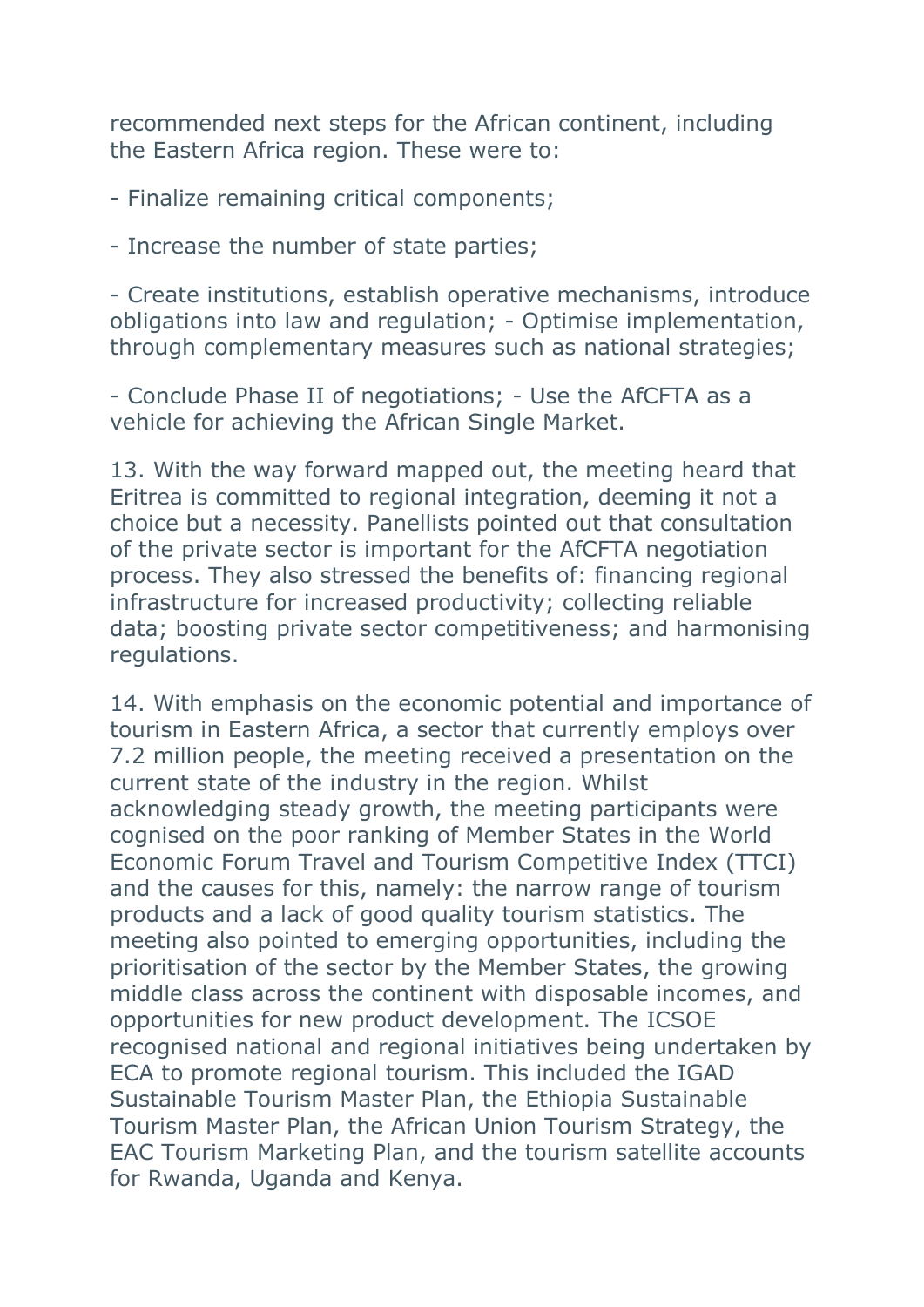15. The subsequent deliberations maintained the regional focus, understanding the tourism concept's failure to appeal to the African market, stringent visa regimes and the high cost of air transport. To improve the yield of tourism, the meeting recommended that delegates support the full implementation of national, regional and continental tourism initiatives. Other recommendations were:

• to improve partnership between key tourism stakeholders drawn from the private and public sectors, the academia and the civil society;

• to diversify the tourism product range in Eastern African away from nature-based products and towards those that appeal to the African tourist market;

• to jointly promote the Meetings, Incentives, Conferences and Exhibitions (MICE) tourism concept which is high yielding; • to promote the concept of inter-regional 'city-breaking', which is a low-hanging fruit in the context of AfCFTA;

• to encourage the relaxation of visa regimes particularly for African Member States; • to support the implementation of the Single African Air Transport Market (SAATM), whilst promoting modes of transport; and

• to integrate research into tourism development and produce good quality tourism statistics. Taking stock of the advice given, the meeting was able to agree on the following actions: developing methodologies to standardise tourism data collection and analysis in Eastern Africa; developing a framework to guide the diversification of tourism products in Eastern Africa, in particular the urban tourism concept; working collaboratively under the existing regional and continental initiatives mentioned.

16. The meeting considered the importance of ensuring alignment and compatibilization of national, regional, continental and global frameworks. Taking the example of Agenda 2030 and Agenda 2063, the meeting acknowledged where there was convergence, but also deciphered areas which do not converge. The UN itself also operates on various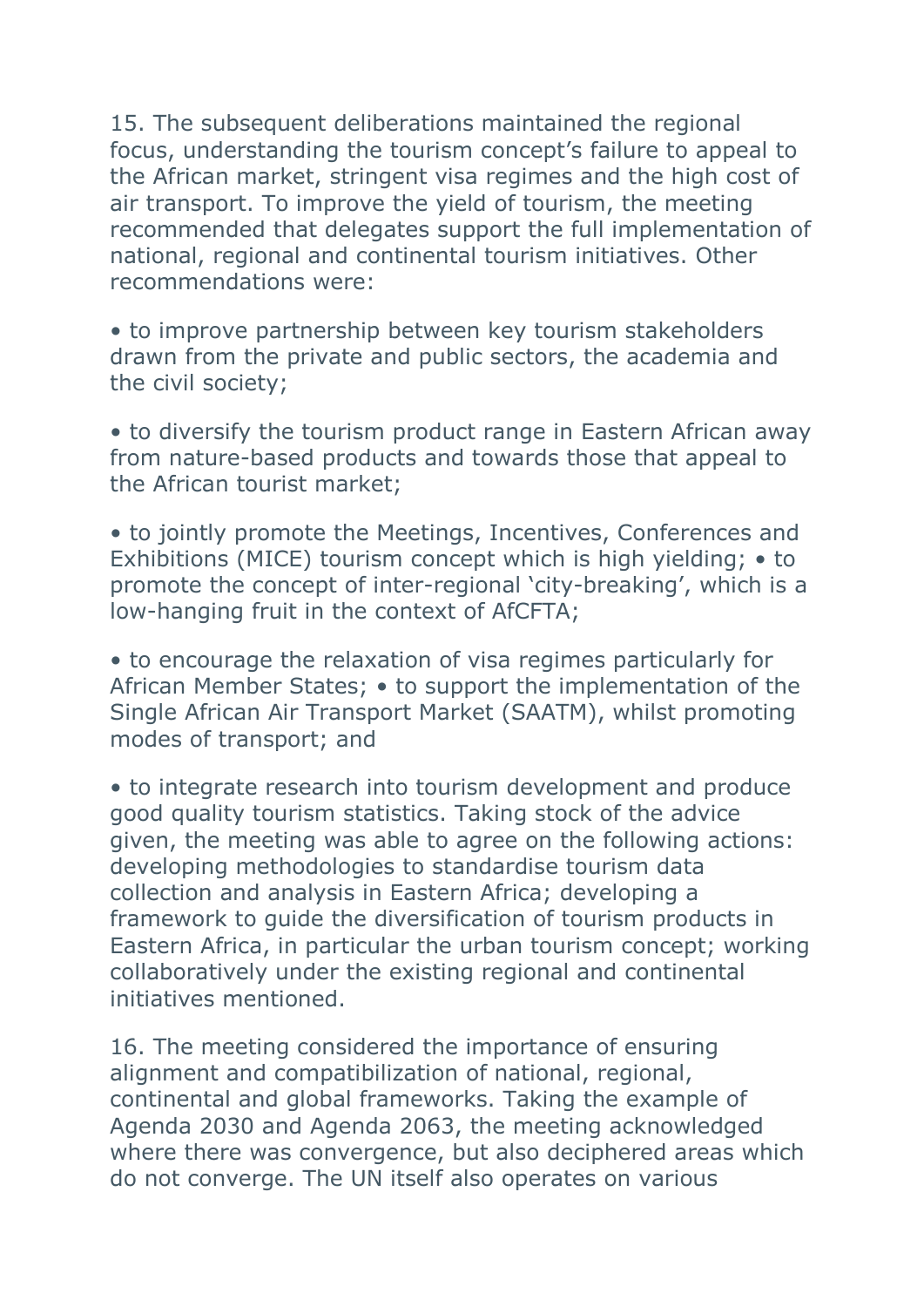geographic scopes across a multitude of frameworks. Drawing on the challenges that the UN too experiences, the meeting noted that there is no 'Marshall Plan' and hence the financial pressure of alignment. With reference made to the ECA-led Integrated Planning and Reporting Toolkit, the participants concluded that the core alignment of strategies has to take place at the national level, both for planning purposes and because national developments have the 'most-felt' impact on people's lives. Methodologies were shared, including prioritization of the most ambitious goals as a tactic to vertically synchronize the various goals. Participants also applauded the basket fund approach to data collection used in Rwanda, which has facilitated the pooling of resources for meeting statistical needs by mobilizing resources and avoiding duplication.

17. The meeting recognized the transformation taking place in Africa's energy sector, evidenced by: appreciable improvements in energy access, expanding investment sources and improving infrastructure capacity. However, remaining infrastructure gaps are affecting competitiveness of the region in terms of higher freight costs, and increased trade costs. Addressing the infrastructure gap will require USD 90 billion per year for energy development.

18. The latest global SDG7 tracking report warned that current progress on access to electricity will be insufficient to achieve universal access by 2030, and almost 90 percent of the people still lacking access in 2030 will be in Africa. Given that current funding remains insufficient, crowding-in additional public, public-private and private investment resources was discussed. Diversifying the investment resources also involves expanding the scope of public finance, through: expanding the tax base, leveraging diaspora remittances, tapping into private equity markets, utilizing bank revenue streams and issuing of international sovereign bonds. The session concluded with three actionable recommendations:

• Additional investment resources should be crowded-in from public and private sectors to sustain investment in Eastern Africa's infrastructure;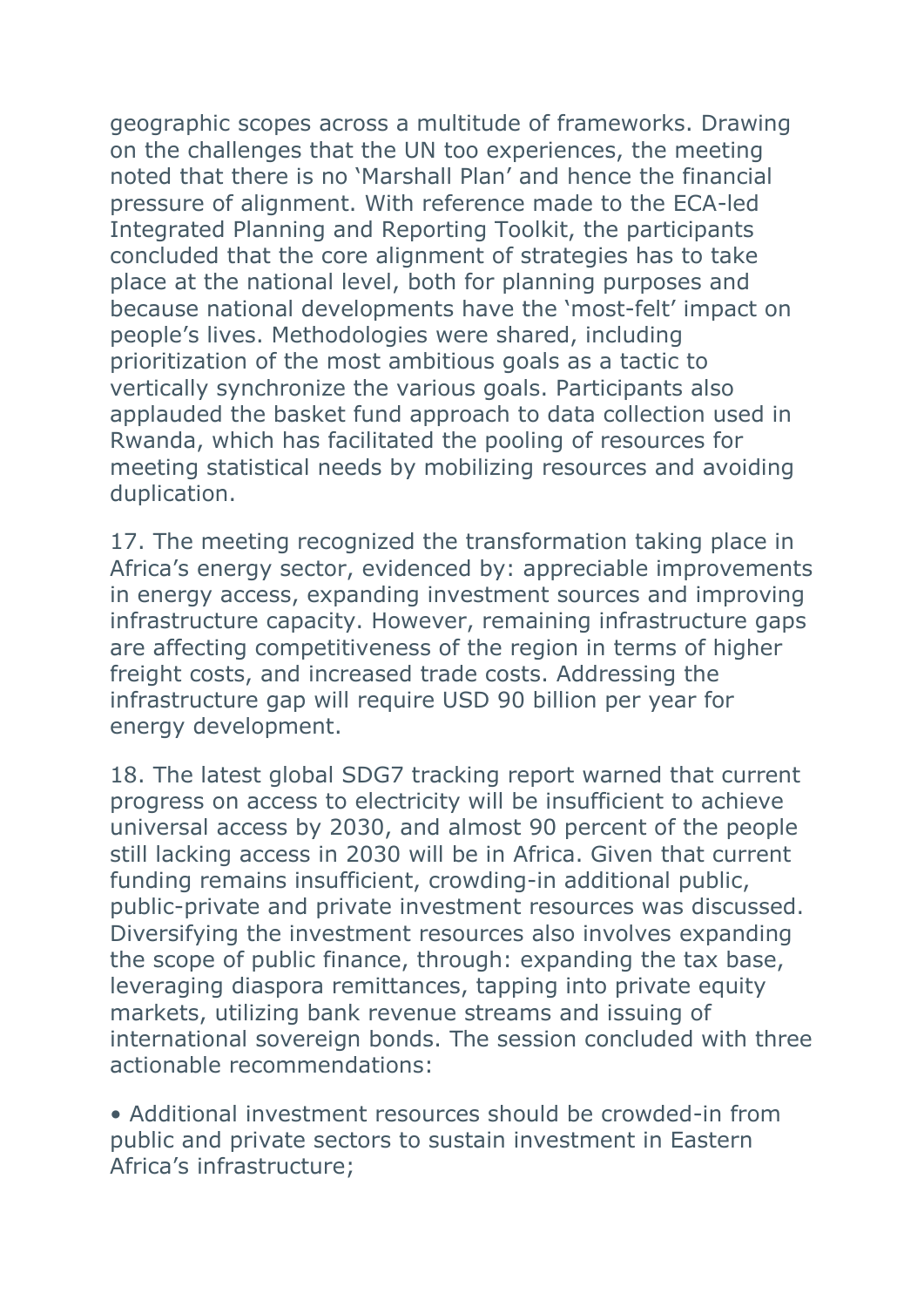• Experience-sharing through periodic regional forums should be pursued in order to bolster the Member States that are implementing various solutions to bridge the infrastructure gap; and

• Regional infrastructure projects should leverage progress on regional economic integration, especially on the AfCFTA, to make a better business case.

19. The meeting broke into the two AEGMs and the side event.

20. The AEGM on "Promoting Regional Trade for Faster Job Creation" unanimously elected the following ICSOE participants to serve on the AEGM bureau:

Chair: Anthony Mveyange, Trademark East Africa.

Rapporteur: Arnold Segawa, NTV Uganda.

The theme was introduced, explaining the fast-growing supply of new entrants to the workforce. The AEGM noted that, currently, the bulk of employment is in the agricultural sector and the growing importance of the services sector. They recognised tourism and ICT as a source of employment, before concluding that increased intra-regional trade associated with AfCFTA implementation will change the labor market, creating between 800,000 and 2 million jobs.

21. The AEGM also benefitted from contributions that mapped out the challenges for job creation (namely: importation of cheap goods, limited intra-African trade, poor interconnectivity and other non-tariff barriers) and that mentioned the need to train the youth to connect to emerging opportunities. The meeting established that reliability of energy supply is crucial to support industrial activities and highlighted the need for a competition policy and competition commission. The meeting also contemplated the employment situation in Eritrea.

22. The discussion led to the following five actionable recommendations: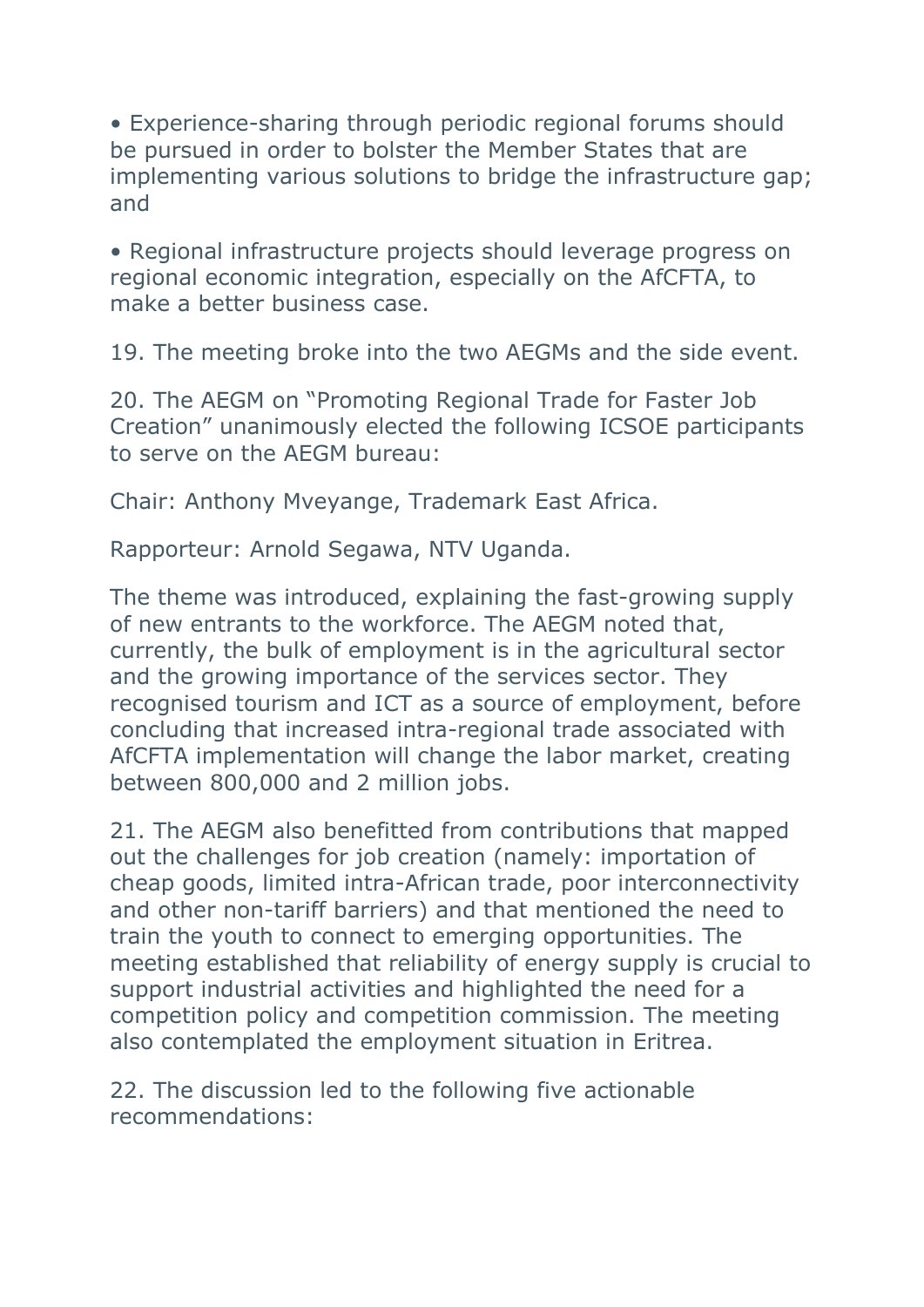• Enable labor mobility through regional harmonization of qualification standards;

• Leverage the opportunities for job creation that new technologies can offer, despite the disruption they can also sometimes cause;

• Formalize as much of the informal sectors as is possible, to encourage fair competition;

• Encourage and facilitate improvements to Technical and Vocational Education and Training (TVET) to resolve education and job mismatches; and

• Support the implementation of the AfCFTA Free Movement Protocol to enhance regional and continental labor mobility.

23. The AEGM on 'The State of Social Cohesion in Eastern Africa' unanimously elected the following ICSOE participants to serve on the AEGM bureau:

Chair: Yohannes Isaac Yehdego, Director General, Inland Revenue Department, Ministry of Finance

Rapporteur: Berhe Araya Mana, Ministry of Labour and Social Welfare, Eritrea.

The session opened with a presentation of a report by the same name. The meeting took note of the findings of the report, which are premised on a perceptions survey, disaggregated around five themes: belonging, social inclusion and a shared vision; safety, peace and security; inequality and migration; the effects of cross-border trade; as well as citizen participation and active engagement.

24. The AEGM deliberated on the threats to social cohesion coming from uneven growth and perceived inequalities, which are known to fuel social tensions and conflict. As a result, the AEGM recommended that this was one avenue through which to enhance social cohesion: by reducing inequality and improving the lived day-to-day experiences of people across Eastern Africa. With emphasis on the favorability of early intervention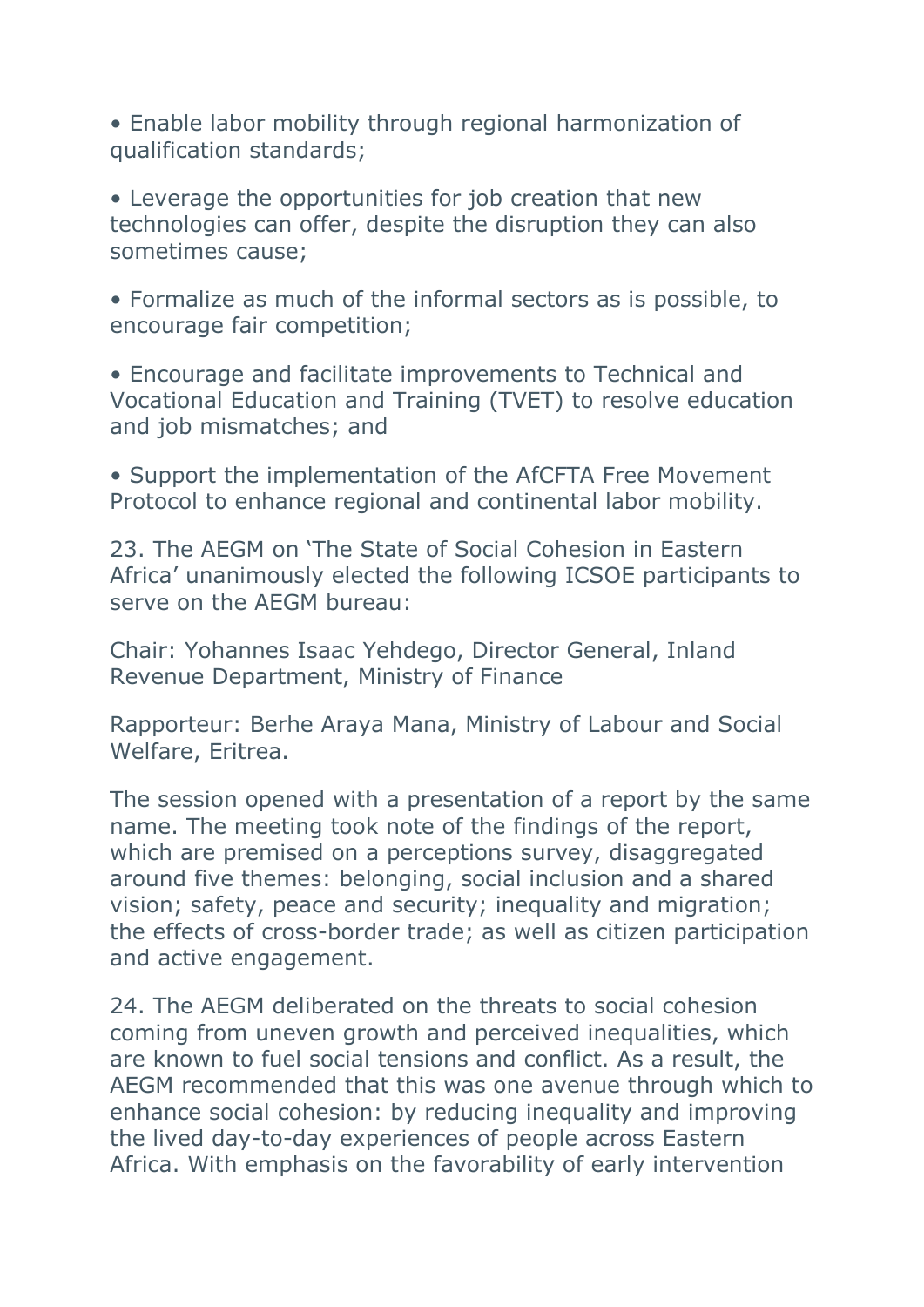for conflict prevention, the meeting noted the existence of the Social Cohesion and Reconciliation Index (SCORE). The AEGM took the Kenya example to understand themes, patterns and how existing data can build a picture of the current state of social cohesion, as well as touching on new methodologies and data gaps. Key conclusions were that governments ought to be at the forefront of social cohesion, in the name of institutional development, and that having a constitution can promote social cohesion. Experiences and reflections were also shared to emphasize the strong positive correlation between the Social Cohesion Index and Human Development Index, whilst academic insights suggested that the ageing population of the future be considered.

25. The AEGM noted Eastern Africa's reservoir of potential for increased Social Cohesion regionally, and its relative resilience in this regard historically, especially given challenges such as displacement, disparity in levels of economic development, conflict, and the prevalence of national and local identities. Clear diagnosis of the challenges allowed the meeting to put forward actionable recommendations:

• There is need to: promote policy interventions that leverage cross-border ethnic affinities; advocate for the usefulness of the concept of social cohesion at regional level; undertake a study of regional cohesion; promote peace and civic education in schools, universities, communities; and establish a specialized framework to understand the state of cohesion in the region's island states in order to cater for their specific needs. Also, regional money-transfer platforms could and should be established.

• Governments are advised to: understand the soft skills that foster a culture of entrepreneurship, and adopt and implement policies accordingly; address inequities; ratify the African Union's Protocol on the Free Movement of People; finance policies that alleviate social tensions, such as those that develop social safety nets; and facilitate cross-border trade. Also, governments should encourage the use of the language of Kiswahili – and more generally promote cultural exchange and educational programmes.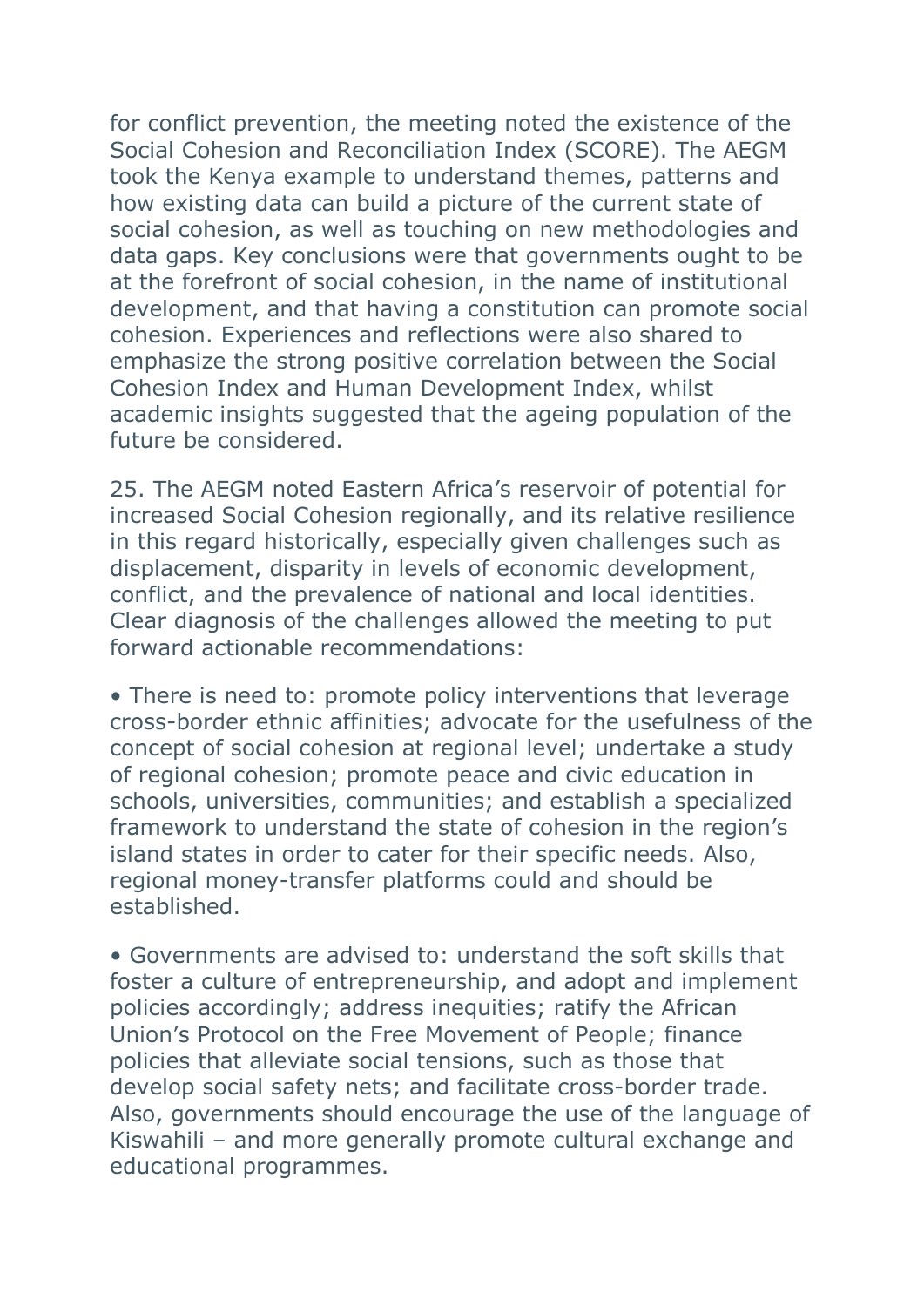26. The side event on 'Harnessing the Blue Economy for Regional Integration' unanimously elected the following ICSOE participants to serve on the bureau:

Chair: Ambassador Tewelde Weldemichael, Director General, Department of Marine Development, Ministry of Marine Resources, Eritrea.

Rapporteur: Aboud S. Jumbe, Policy Planning Research Analyst, Department of Environment, Zanzibar, Tanzania.

The side event showcased the large Blue Economy potential of Eritrea, in particular in the fisheries and the deep-sea mining sectors. The meeting exhibited Blue Economy policy initiatives from the sub-region including Seychelles, Comoros, Madagascar, with participants also taking note of policy initiatives from the African Union, Regional Economic Communities and Intergovernmental Organizations, such as IGAD and IOC, the academia (University of South Africa) and the United Nations (International Maritime Organization).

27. The session raised issues related to the risk of scramble for Africa's water and sea resources, appreciating that this being addressed by the African Union through their recently endorsed strategy. The meeting also underlined the need to assess the real socio-economic value of the Blue Economy and put in place mechanisms to ensure that local communities also benefit from its dividend. The lack of common understanding of the Blue Economy concept and insufficient data and research for policy development were mentioned, with participants underscoring the important role of regional cooperation in fostering sustainable sharing and management of Blue Economy resources and sectors. Environmental sustainability as well as consideration of climate change was deemed crucial. Creative funding mechanisms such as Blue bonds, debt swap in Seychelles along with high-level consultation mechanisms (Blue Economy Council) and planning tools (Marine Spatial Planning) were further highlighted as success stories.

28. With insights shared and well-understood, the session unanimously recommended the following actions: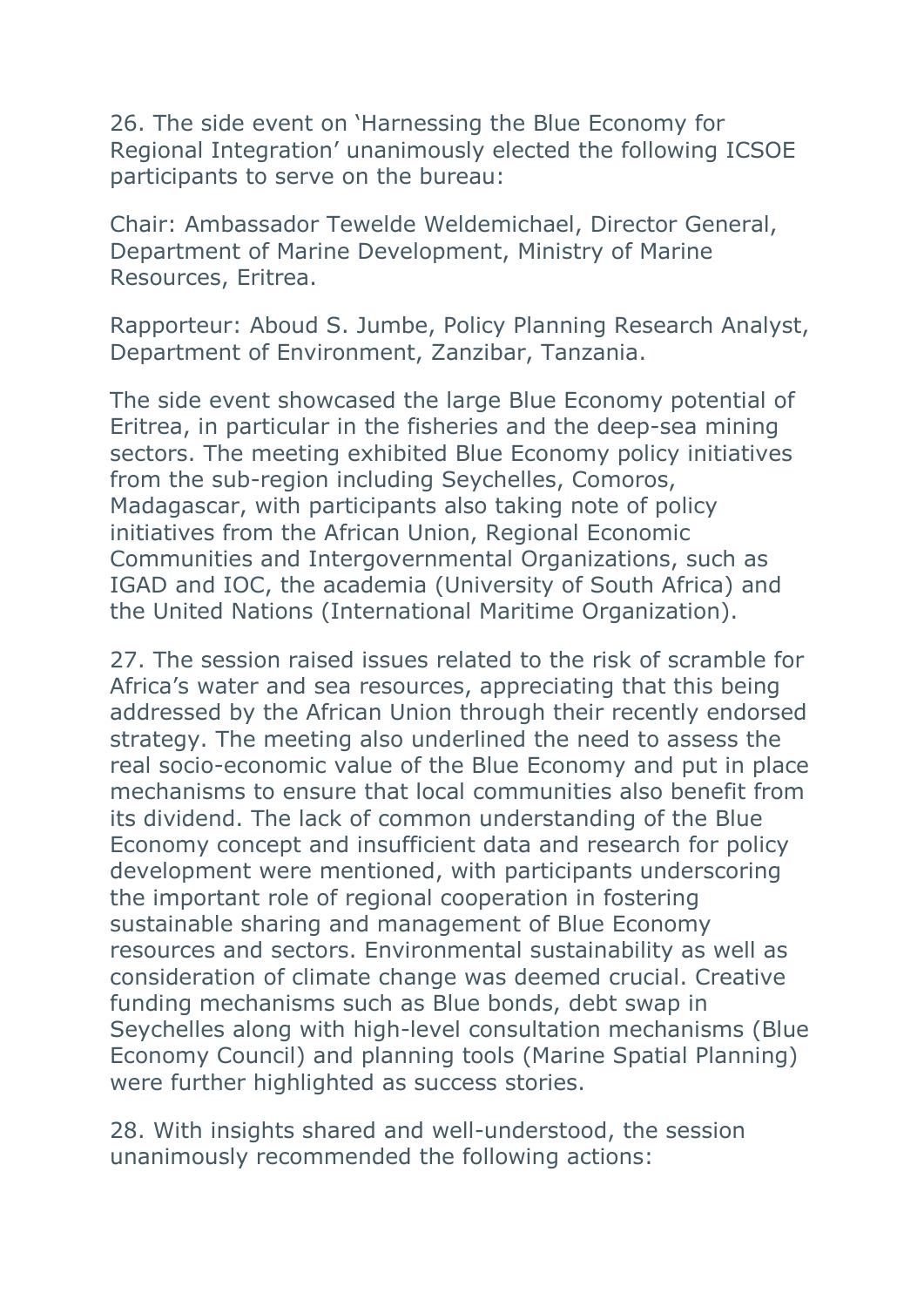• Align methodologies on how Blue Economy progress is measured in the framework of 2030 UN Agenda and 2063 AU Agenda;

• Work together as regional platforms to avoid duplication and promote good practices so regional policies can be aligned and complementarity achieved at RECs, Intergovernmental Organisations (IGOs) and Regional Seas Programs (RSP);

• Design and formulate strategic communication on the Blue Economy in order to create awareness and mobilize all stakeholders effectively; • Promote circular economy as a strategy to conserve critical habitats, encourage entrepreneurship and address marine pollution;

• Invest in mitigation and adaptation measures to combat climate change and address issues related to natural risks;

• Strengthen maritime safety and security through regionallyowned mechanisms so as to address Illegal, unreported and unregulated fishing (IUU), marine pollution, illegal trafficking, search and rescue;

• Involve academia and research institutions in the sciencepolicy nexus for addressing the Blue Economy in the region;

• Incorporate all stakeholders, through dialogue and consultations, including youth and private sector, so as to ensure synergies with all other regional initiatives;

• Work together at the regional and continental levels to address innovative financing in the implementation of Blue Economy frameworks, through leveraging partnerships with RECs, IGOs and RSPs and adequate budgeting and co-funding;

• Develop adequate policy and legislative frameworks to foster deep seabed mining and hydrocarbons extraction in a sustainable way, capitalizing on Marine Spatial Planning (MSP) initiatives;

• Raise awareness and organize an annual or biannual Blue Economy Forum at the regional level;